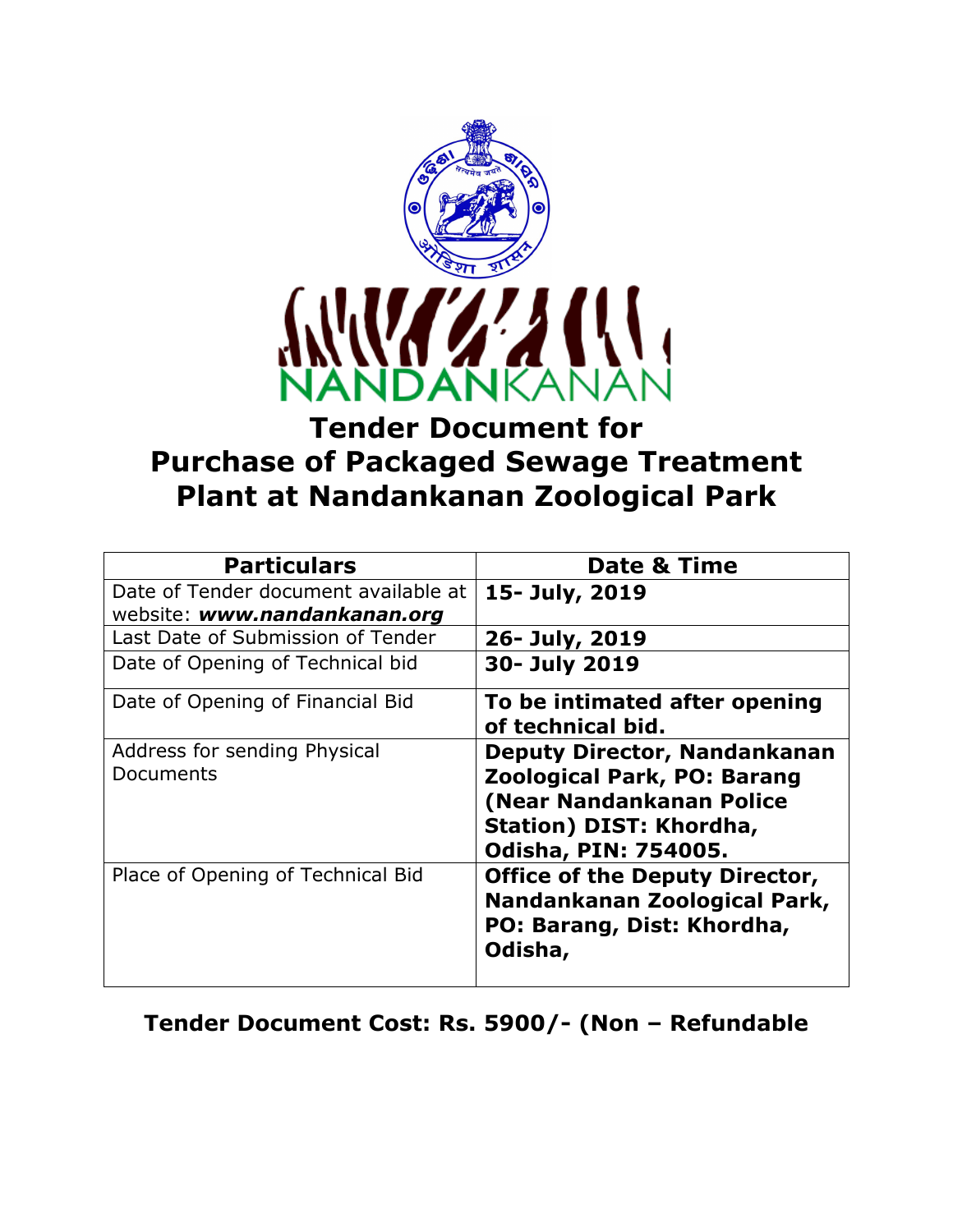#### **Form A Format of Technical Bid**

- **1. Name of Bidder :**
- **2. Address of Bidder :**
- **3. Telephone & Email :**
- **4. ID proof (Voter ID/Adhar Card)**
- **5. Residential address proof**  (to be supported with copy of Telephone/electric bill of May/June - 2019/driving license):
- **6. PAN Number of Bidder :**
- **7. GST registration Number:**
- **8. Name, Branch & Account no. of bidder :**
- **9. Particulars of EMD Bank Draft/Bankers Cheque No.: & name of Drawee Bank:**

#### **10. The details of Sewage Treatment Plant (STP) (8 KLD , 10 KLD, 12 KLD, 30 KLD)**

| <b>Capacity</b> | <b>Manufacturing</b><br>Company | <b>Manufacture</b><br>Year | <b>Remarks</b> |
|-----------------|---------------------------------|----------------------------|----------------|
| 8 KLD           |                                 |                            |                |
| <b>10 KLD</b>   |                                 |                            |                |
| <b>12 KLD</b>   |                                 |                            |                |
| <b>30 KLD</b>   |                                 |                            |                |

#### **11. Annual Turn Over of the bidder for last three financial years (Audited statement of accounts should be attached in support of evidence)**

| SI No. | Year    | <b>Annual Turn Over</b><br>(in<br>$Rs.$ ) | <b>Remarks</b> |
|--------|---------|-------------------------------------------|----------------|
|        | 2015-16 |                                           |                |
|        | 2016-17 |                                           |                |
| 0      | 2017-18 |                                           |                |

#### **12. Experience of Bidder (Documents of evidence should be attached)**

| SI No. | Vear | Name of Work | Client | Amount on Rs. |
|--------|------|--------------|--------|---------------|
|        |      |              |        |               |
|        |      |              |        |               |
|        |      |              |        |               |

Photograph of the tenderer shall be pasted here duly self signed in front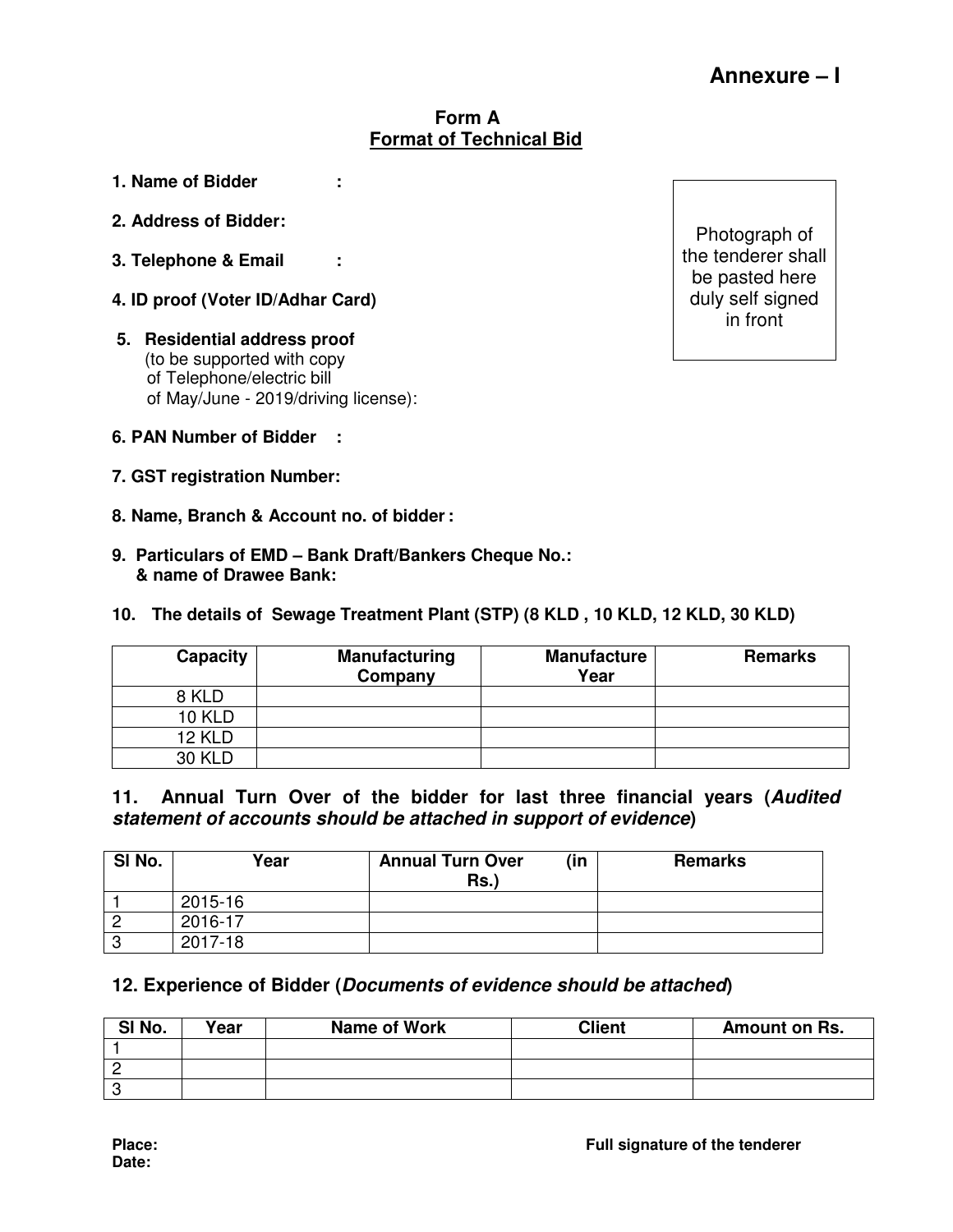# **Form- B Format of Financial Bid (Price Schedule)**

Photograph of the tenderer shall be pasted here duly self signed in front

# **(Sewage Treatment Plant)**

| <b>SI</b><br><b>No</b> | <b>Particulars</b>                                                               | 8 KLD | <b>10 KLD</b> | <b>12 KLD</b> | <b>30 KLD</b> |
|------------------------|----------------------------------------------------------------------------------|-------|---------------|---------------|---------------|
| 1                      | Cost of Main Unit (in Rs)                                                        |       |               |               |               |
| $\overline{2}$         | Cost of essential spares /<br>accessories (in Rs)                                |       |               |               |               |
| 3                      | Cost of items, other than optional<br>item if any, not included above (in<br>Rs) |       |               |               |               |
| $\overline{4}$         | Taxes, if any (in Rs)                                                            |       |               |               |               |
| 5                      | Other charges, if any (in Rs)                                                    |       |               |               |               |
| 6                      | Packing, forwarding, freight,<br>Installation & Insurance (in Rs)                |       |               |               |               |
| $\overline{7}$         | <b>Total Final Landing Cost including</b><br>installation (in Rs)                |       |               |               |               |

## **Total Cost of STP in Figures**

| Capacity      | Total Cost arrived at SI 7 above (in Figures) |
|---------------|-----------------------------------------------|
| 8 KLD         |                                               |
| <b>10 KLD</b> |                                               |
| <b>12 KLD</b> |                                               |
| <b>30 KLD</b> |                                               |

#### **Note:**

 If the bidder has quoted certain optional items other than above, that item shall not be taken into consideration for the evaluation of their price bid. Optional items should not be included in the final landing cost.

| Date: | <b>Signature of tenderer</b> |
|-------|------------------------------|
|       |                              |

Place: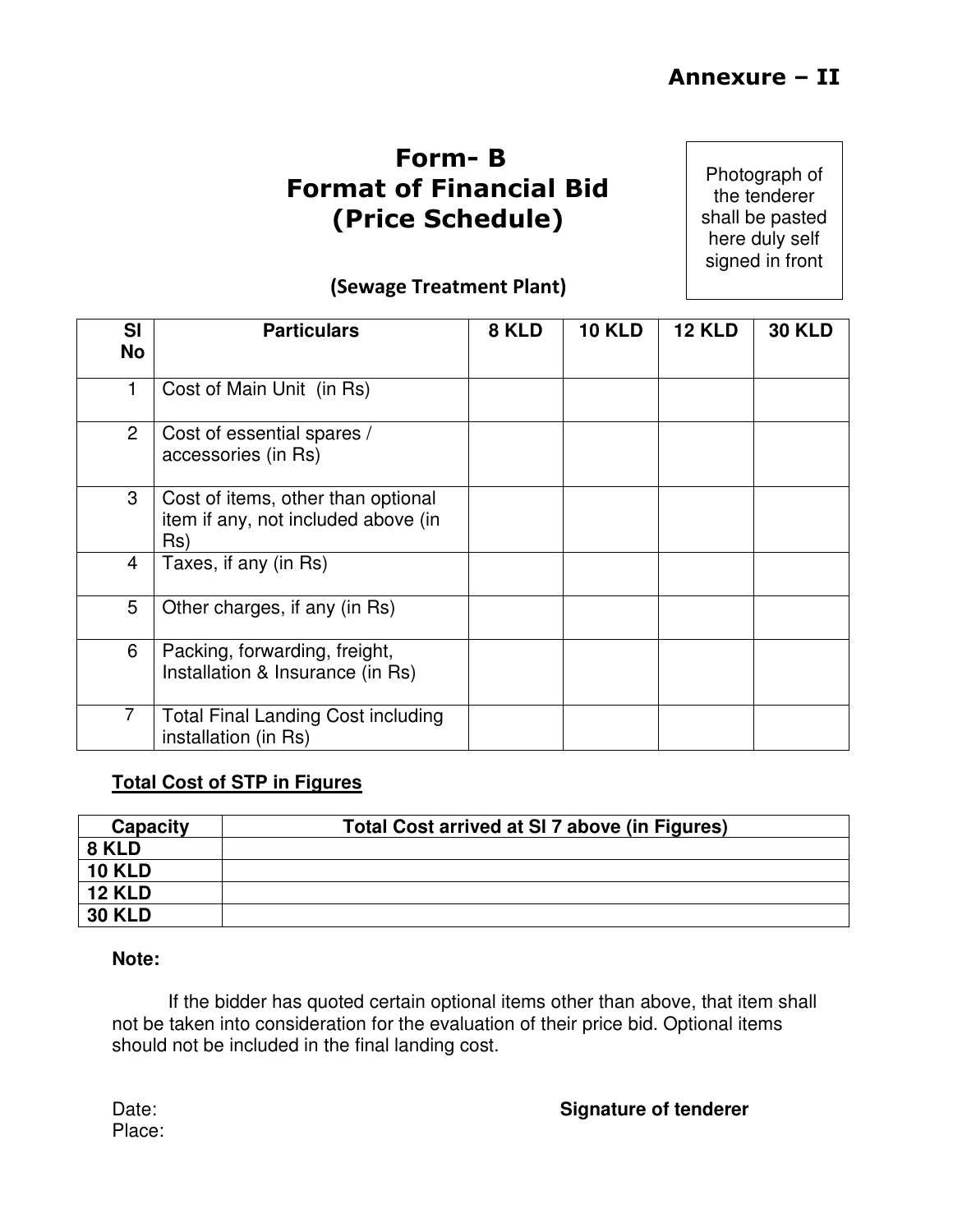#### **Annexure-III TERMS AND CONDITIONS OF THE TENDER FOR PURCHASE OF SEWAGE TREATMENT PLANT IN NANDANKANAN ZOOLOGICAL PARK FOR THE YEAR, 2019-20**

| 1            | Sealed tender in prescribed form at <b>Annexure- I and Annexure- II</b> are invited by the<br>Deputy Director, Nandankanan Zoological Park, Barang from individuals/agencies/<br>companies/ Firms/Authorized Dealers from the eligible reputed manufacturers having<br>experience in selling and installation of Sewage Treatment Plant (STP) for installation<br>of 5 nos of such STP having capacity of 8 KLD, 10 KLD, 12 KLD & 30 KLD (2 nos.),<br>as per specification Annexure - IV (A,B,C & D) at Nandankanan Zoological Park,<br>Odisha. |
|--------------|-------------------------------------------------------------------------------------------------------------------------------------------------------------------------------------------------------------------------------------------------------------------------------------------------------------------------------------------------------------------------------------------------------------------------------------------------------------------------------------------------------------------------------------------------|
| $\mathbf{2}$ | Form of Tender: The tender form will consist of two parts, (i) Form-A (Technical) and<br>(ii) Form-B (Financial). Technical Bid (Form A) and Financial Bid (Form B) are to be                                                                                                                                                                                                                                                                                                                                                                   |
|              | kept in two separate sealed covers over which it has to be written clearly "Form-                                                                                                                                                                                                                                                                                                                                                                                                                                                               |
|              | A" / "Form-B" as the case may be and both the covers should be kept in a single                                                                                                                                                                                                                                                                                                                                                                                                                                                                 |
|              | sealed cover super-scribing "TENDER FOR PURCHASE AND INSTALLATION OF                                                                                                                                                                                                                                                                                                                                                                                                                                                                            |
|              | SEWAGE TREATMENT PLANT (STP) AT NANDANKANAN ZOOLOGICAL PARK"                                                                                                                                                                                                                                                                                                                                                                                                                                                                                    |
|              | and the name of the tenderer or else tender shall not be accepted. The tender should                                                                                                                                                                                                                                                                                                                                                                                                                                                            |
|              | be sealed and complete in all respect and shall be submitted either in person or                                                                                                                                                                                                                                                                                                                                                                                                                                                                |
|              | through Regd.post/ speed post so as to reach the Office of the Deputy Director,                                                                                                                                                                                                                                                                                                                                                                                                                                                                 |
|              | Nandankanan Zoological Park on or before 5.30 PM of the date notified for the                                                                                                                                                                                                                                                                                                                                                                                                                                                                   |
|              | purpose in tender documents (BDS).                                                                                                                                                                                                                                                                                                                                                                                                                                                                                                              |
| 3            | The Tender shall be finalized by a committee in the following procedure:                                                                                                                                                                                                                                                                                                                                                                                                                                                                        |
|              | (i) Form "A"- "Technical Bid" shall be opened first and evaluated as per                                                                                                                                                                                                                                                                                                                                                                                                                                                                        |
|              | the tender conditions in the office of the Deputy Director Nandankanan                                                                                                                                                                                                                                                                                                                                                                                                                                                                          |
|              | Zoological Park by a committee constituted on that behalf to open the                                                                                                                                                                                                                                                                                                                                                                                                                                                                           |
|              | technical bids in the presence of the tenderers or their authorized<br>representatives.                                                                                                                                                                                                                                                                                                                                                                                                                                                         |
|              | (ii) Form "B" - "Financial Bid" of the only those tenderers who qualify in the                                                                                                                                                                                                                                                                                                                                                                                                                                                                  |
|              | technical bid shall be opened by the Purchase committee constituted on                                                                                                                                                                                                                                                                                                                                                                                                                                                                          |
|              | that behalf by the Government of Odisha.                                                                                                                                                                                                                                                                                                                                                                                                                                                                                                        |
| 4            | Tender form can be obtained from the website of Nandankanan Zoological Park                                                                                                                                                                                                                                                                                                                                                                                                                                                                     |
|              | www.nandankanan.org and submitted with a Bank Draft of Rs.5900/- (Rupees Five                                                                                                                                                                                                                                                                                                                                                                                                                                                                   |
|              | Thousand Nine Hundred) only inclusive of 18% GST drawn in favour of the Deputy                                                                                                                                                                                                                                                                                                                                                                                                                                                                  |
|              | Director, Nandankanan Zoological Park in any nationalized Bank payable at                                                                                                                                                                                                                                                                                                                                                                                                                                                                       |
|              | Bhubaneswar towards cost of tender papers. The cost of tender papers is not                                                                                                                                                                                                                                                                                                                                                                                                                                                                     |
|              | refundable under any circumstances.                                                                                                                                                                                                                                                                                                                                                                                                                                                                                                             |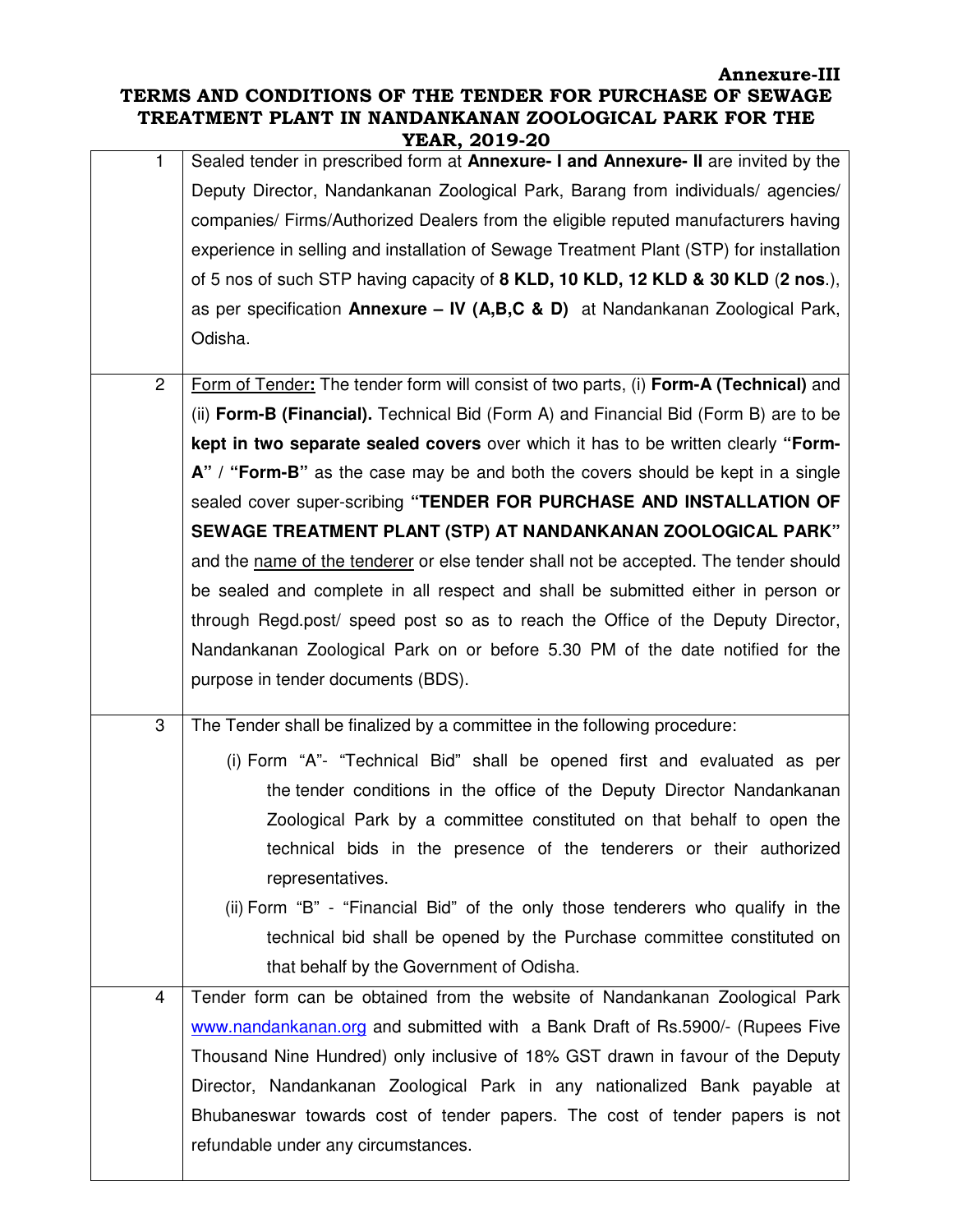| 5               | Tender submitted by a person who is a minor or who is insolvent or who has been             |
|-----------------|---------------------------------------------------------------------------------------------|
|                 | convicted in a court of law for offences involving moral turpitude or who has been          |
|                 | black listed shall be treated as invalid tender and EMD of such invalid tender shall be     |
|                 | forfeited to the Government. The intending person has to give an undertaking to the         |
|                 | effect that he has no such outstanding dues to be paid to Nandankanan Zoological            |
|                 | Park.                                                                                       |
|                 |                                                                                             |
| 6               | No interest shall be payable in any case on the amount of earnest money deposit.            |
| $\overline{7}$  | Tenders sent otherwise than as laid down herein will be considered invalid                  |
| 8               | The tenderer may offer his bid price both in Figures and words in the Financial Bid         |
|                 | Format.                                                                                     |
| 9               | Phase-1:                                                                                    |
|                 | Technical Bid Evaluation: All the desired documents shall be inspected along with           |
|                 | technical feasibility by a committee constituted for the purpose. The bidders may           |
|                 | make a presentation of their products and its technical process through power point         |
|                 | before the Committee on the day of opening technical bid.                                   |
|                 | Phase 2:                                                                                    |
|                 | Financial Bid Evaluation: Financial bid of all those bidders who qualify the technical      |
|                 | bid shall only be opened by the Purchase Committee in presence of technically               |
|                 | qualified bidders or their authorized representative on the date to be mentioned            |
|                 | subsequently.                                                                               |
| 10 <sup>°</sup> | The following documents shall comprise the bid and shall be submitted by each               |
|                 | bidder along with bid as mandatory requirement. The bidder, who fails to submit any         |
|                 | of these documents shall be treated as "Non-responsive" and shall not be considered         |
|                 | for further evaluation.                                                                     |
|                 |                                                                                             |
|                 | Latest passport size photograph of the tenderer duly self signed in front of<br>a)          |
|                 | photographs and to be affixed in Form-A and Form-B.                                         |
|                 | <b>Proof of identity</b> of the tenderer (Copy of Voter I. Card/Adhar/ Driving<br>b)        |
|                 | license)                                                                                    |
|                 | <b>Proof of residential address</b> (copy of telephone or electric bill for the month<br>C) |
|                 | of May or June-2019/ copy of bank pass book showing up to date                              |
|                 | transactions)                                                                               |
|                 | Copy of PAN card.<br>d)                                                                     |
|                 | Tender document cost as specified in the BDS<br>e)                                          |
|                 | <b>EMD Rs.2,00,000/- in shape of Bank Draft</b> to be drawn in favour of the<br>f)          |
|                 |                                                                                             |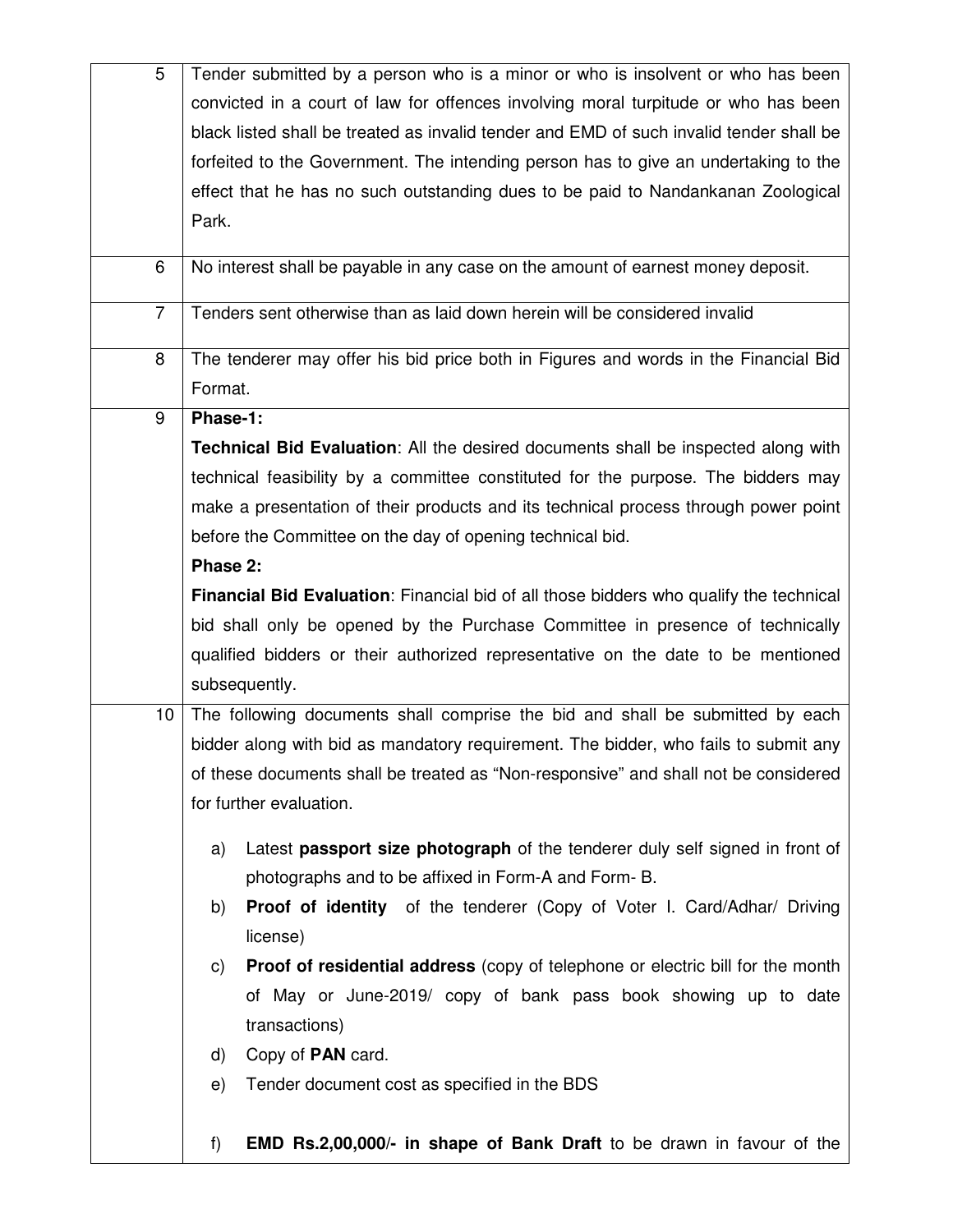|    | Deputy Director, Nandankanan Zoological Park in any nationalized bank,                                                                              |
|----|-----------------------------------------------------------------------------------------------------------------------------------------------------|
|    | payable at Bhubaneswar. In case of un-successful bidders, the EMD shall be                                                                          |
|    | refunded after completion of the tender process i.e. within seven days of                                                                           |
|    | signing agreement with successful bidder.                                                                                                           |
|    | Copy of GST registration Certificate.<br>g)                                                                                                         |
|    | An <b>undertaking</b> to the effect that there are no dues outstanding against the<br>h)                                                            |
|    | intending bidder to be paid to Nandankanan Zoological Park.                                                                                         |
|    | i) The original bid document duly signed on each page as a token of acceptance of<br>terms & conditions of the bid document.                        |
|    | j). Self-attested copy of all legal documents of bidder in case of proprietary<br>firm, company established under Indian Law, partnership firm etc. |
|    | k). Copy of the audited balance sheet/profit loss account for the period as specified                                                               |
|    | in the eligibility criteria                                                                                                                         |
|    | I). A self-declaration statement of bidder specifying experience and not debarred by<br>any Govt. Organization                                      |
|    | m). Work orders and Completion Certificate of various works executed as specified                                                                   |
|    |                                                                                                                                                     |
|    | in the eligible criteria                                                                                                                            |
| 11 | The EMD shall be forfeited to Government, in case the successful tenderer                                                                           |
|    | does not turn up to sign the agreement within stipulated period after                                                                               |
|    | finalization of the tender.                                                                                                                         |
|    | 12 The Deputy Director, Nandankanan Zoological Park shall be the authority who is                                                                   |
|    | competent to enter into agreement with the successful tenderer on behalf of the                                                                     |
|    | Government before issuing work order.                                                                                                               |
| 13 | The bid shall be remain valid for period of 180 days from the last date prescribed for                                                              |
|    | submission of bids. During the period of validity of bid the contract will be signed                                                                |
|    | between the two parties. Once the bid validity period is over there will be no contract                                                             |
|    | signed between two parties.                                                                                                                         |
| 14 | <b>Eligibility Criteria:</b>                                                                                                                        |
|    | a. Tenderers participation eligibility shall only be for manufactures of the tender item.                                                           |
|    | b. The Tenderers should be registered with NSIC or DGS&D as manufacturer of                                                                         |
|    | tender item and the certified copy should be enclosed as per STP capacity indicated<br>in the tender paper.                                         |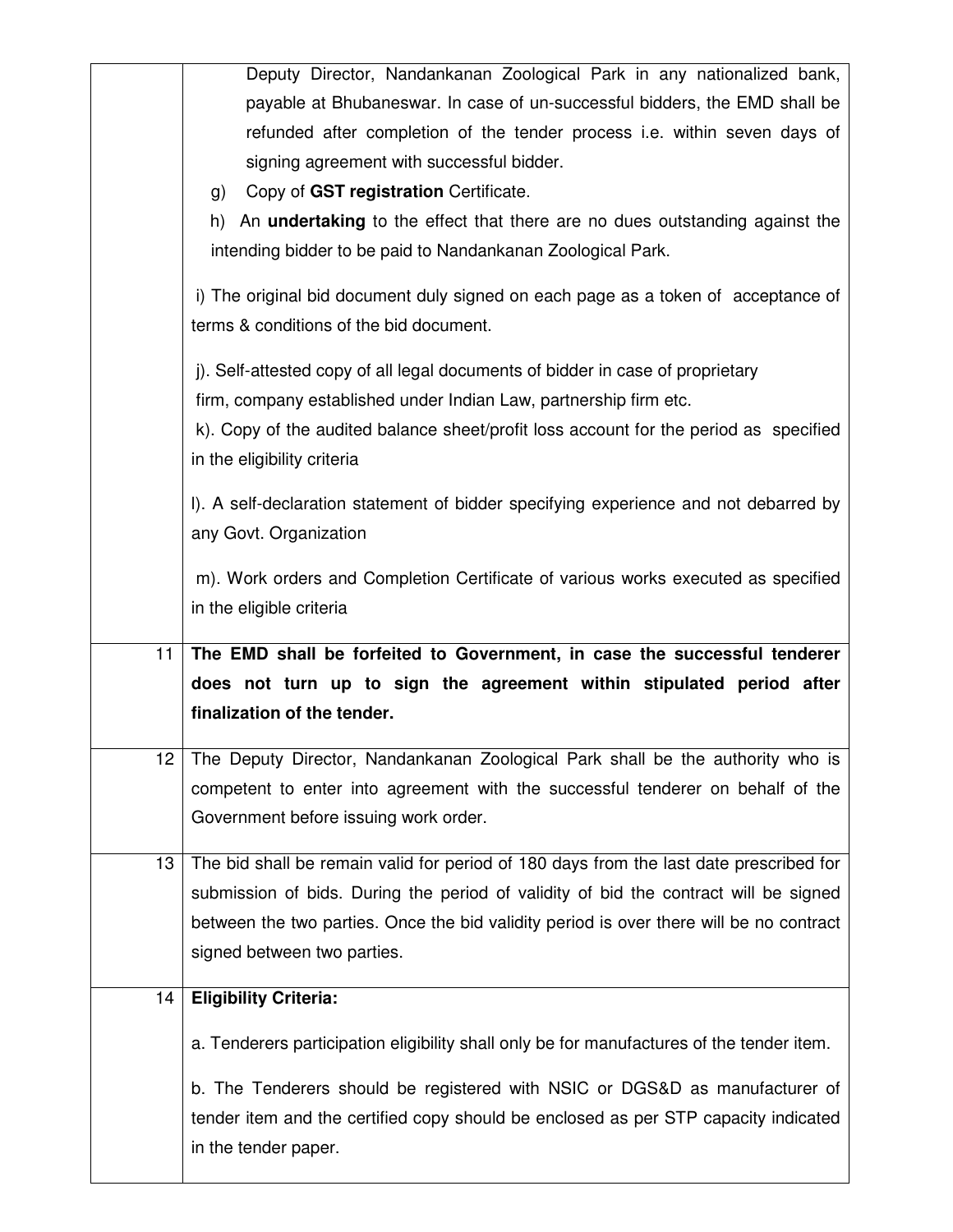|    | c. The tenderer must have valid quality manufacturing process for Sewage Treatment        |
|----|-------------------------------------------------------------------------------------------|
|    | Plant (STP) process certified by ISO 9001:2015 quality certification agency.              |
|    | d. The tenderer should submit at least Two Water Test Reports of the STP installed        |
|    | by approved test laboratories by State Pollution Control Board or Ministry of             |
|    | Environment Govt. of India.                                                               |
| 15 | Parties registered with NSIC/ MSME for the tender items are exempted from paying          |
|    | Tender Fee and EMD as per Govt. of India regulations                                      |
| 16 | All the bids received [technical & financial] within due date as specified in BDS will be |
|    | opened on bid opening date/s as specified in the bidding document. These dates can        |
|    | be changed depending upon the situations and bidders will be informed in advance          |
|    | for the next date.                                                                        |
| 17 | The contract will remain in force for a period of 12 months from the date of signing of   |
|    | the agreement without any price escalation. Any variation in price for any other          |
|    | reason, whatsoever, shall not affect the agreed rates and shall not vitiate the contract  |
|    | and the successful bidder will be bound to continue to provide services at the agreed     |
|    | rates/prices.                                                                             |
| 18 | The bidders are expected to examine all instruction, forms, terms and conditions in       |
|    | the bidding document. Failure to furnish all information required as specified in the     |
|    | bidding document or submission of a bid not responsive to the bidding document in         |
|    | every respect will be at bidder's risk and may result in rejection of bid.                |
|    | 19 The rate quoted by the successful bidder shall be inclusive of all taxes and Govt.     |
|    | Duties as prevailing. The Officer in Charge of the project or Person authorized or        |
|    | committee so formed for this purpose of opening and finalizing the tender will deduct     |
|    | the taxes as per rule in force from the payment to be made to successful bidder.          |
| 20 | The successful bidder is responsible for all statutory and regulatory compliances and     |
|    | for obtaining any permits/license or other documents required for this assignment.        |
| 21 | After award of the contract, if there is any increase/decrease in any Govt. Duties or     |
|    | taxes, the same will be proportionately adjusted in the contract price from the date.     |
| 22 | The Deputy Director or any officer authorized or committee so formed for this purpose     |
|    | may, without prejudice to any other remedy for breach of contract by written notice of    |
|    | default sent to the successful bidder, the Deputy Director or any officer, authorized or  |
|    | committee so formed for this purpose terminate the contract in whole or in part. If the   |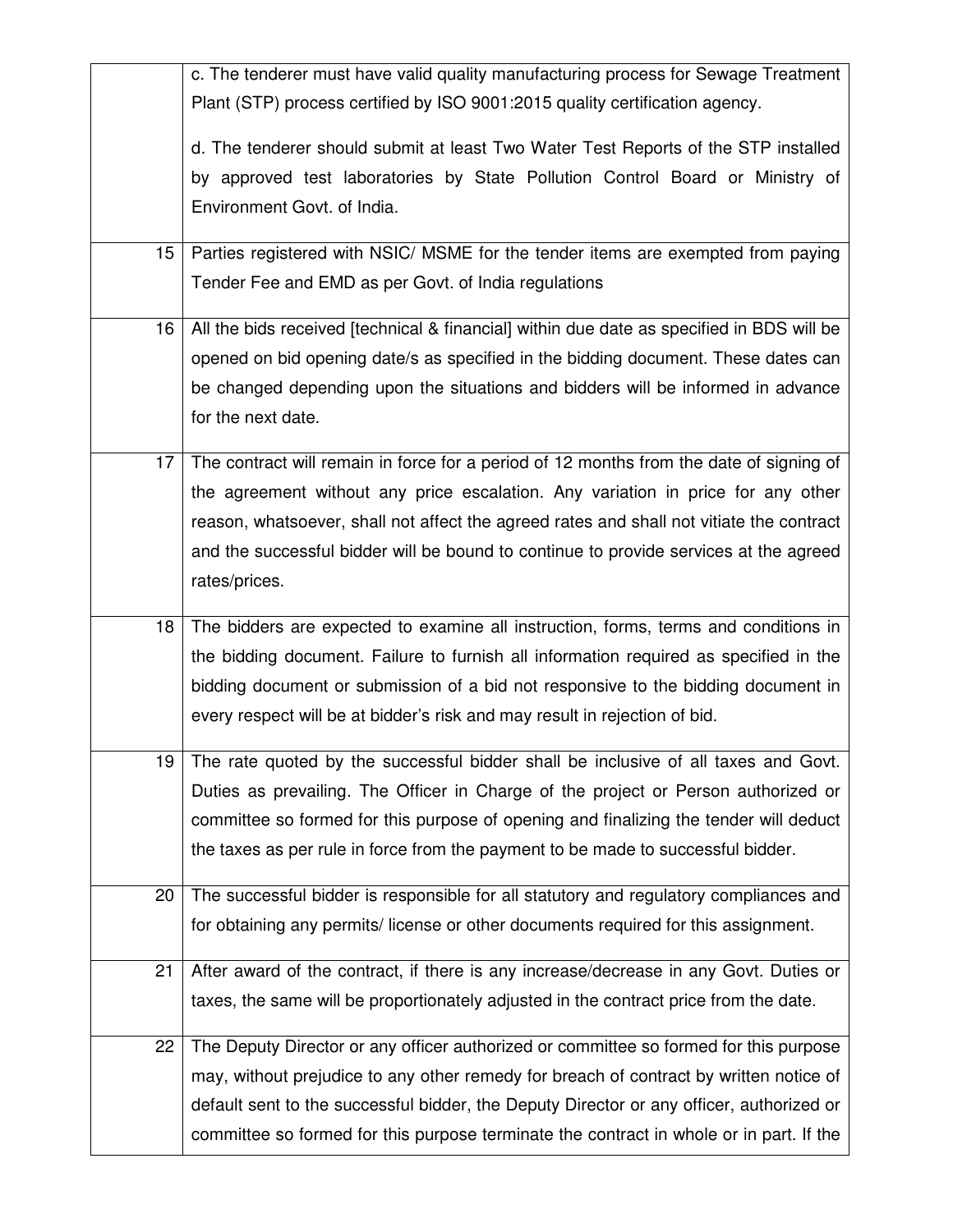|    | contract is terminated, the successful bidder shall stop providing service immediately.        |
|----|------------------------------------------------------------------------------------------------|
| 23 | In the event of termination of contract by Officer in Charge of the project or Person          |
|    | authorized or committee so formed for this purpose on account of breach of contract            |
|    | condition or non-performance by the successful bidder, the entire Performance                  |
|    | Security amount will be forfeited.                                                             |
|    |                                                                                                |
| 24 | The Deputy Director, Nandankanan Zoological Park or officer authorized or                      |
|    | committee so formed for this purpose reserved the right to foreclosure the contract            |
|    | without assigning any reasons. In such case the successful bidder will not be entitled         |
|    | to any compensation for non-providing services or loss of profit or any incidental             |
|    | costs of any kind. Payment shall be made only for supplied services and accepted by            |
|    | the employer up to the date of effect of this procedure.                                       |
| 25 | Successful bidder shall pay 10% of the total tender value towards Security                     |
|    | <b>Deposit</b> in shape of Bank Draft in favour of "Deputy Director, Nandankanan               |
|    | Zoological Park" in any Nationalized Bank payable at Bhubaneswar during signing of             |
|    | agreement and before issue of Work Order.                                                      |
| 26 | Information about the financial bid for Purchase and installation of STP shall be              |
|    | provided as in Financial bid (Form- B) at <b>Annexure-II</b> The successful bidder shall       |
|    | need to submit following deliverables at the time of submission of invoice for services        |
|    | provided as part of this contract.                                                             |
|    | a) Certificate of warranty or guaranty.                                                        |
|    | b) Certificate of free maintenance of the instruments.                                         |
|    |                                                                                                |
|    | c) Contact details or Address of the person or firm or organization in case if complaint       |
|    | if any to be filed in case if instruments needs any maintenance.                               |
|    | d) Certificate of Authorization (in case the bidder is an authorized distributor or in         |
|    | case the bidder is an authorized service provider).                                            |
| 27 | The time limit for rates will be 12 months from the date of signing the agreement and issuance |
|    | of Work Order During this period the successful bidder cannot withdraw his rates.              |
|    |                                                                                                |
| 28 | It is confirmed that on submission of the tender, the bidders have been and                    |
|    | thoroughly gone through the all specification, conditions, and other papers of the             |
|    | tender document and it is binding on the bidder to execute the work accordingly.               |
| 29 | 80% Payment will be released to the successful bidder against delivery of material at          |
|    | our site and balance 20% will be released through Electronic Clearance System                  |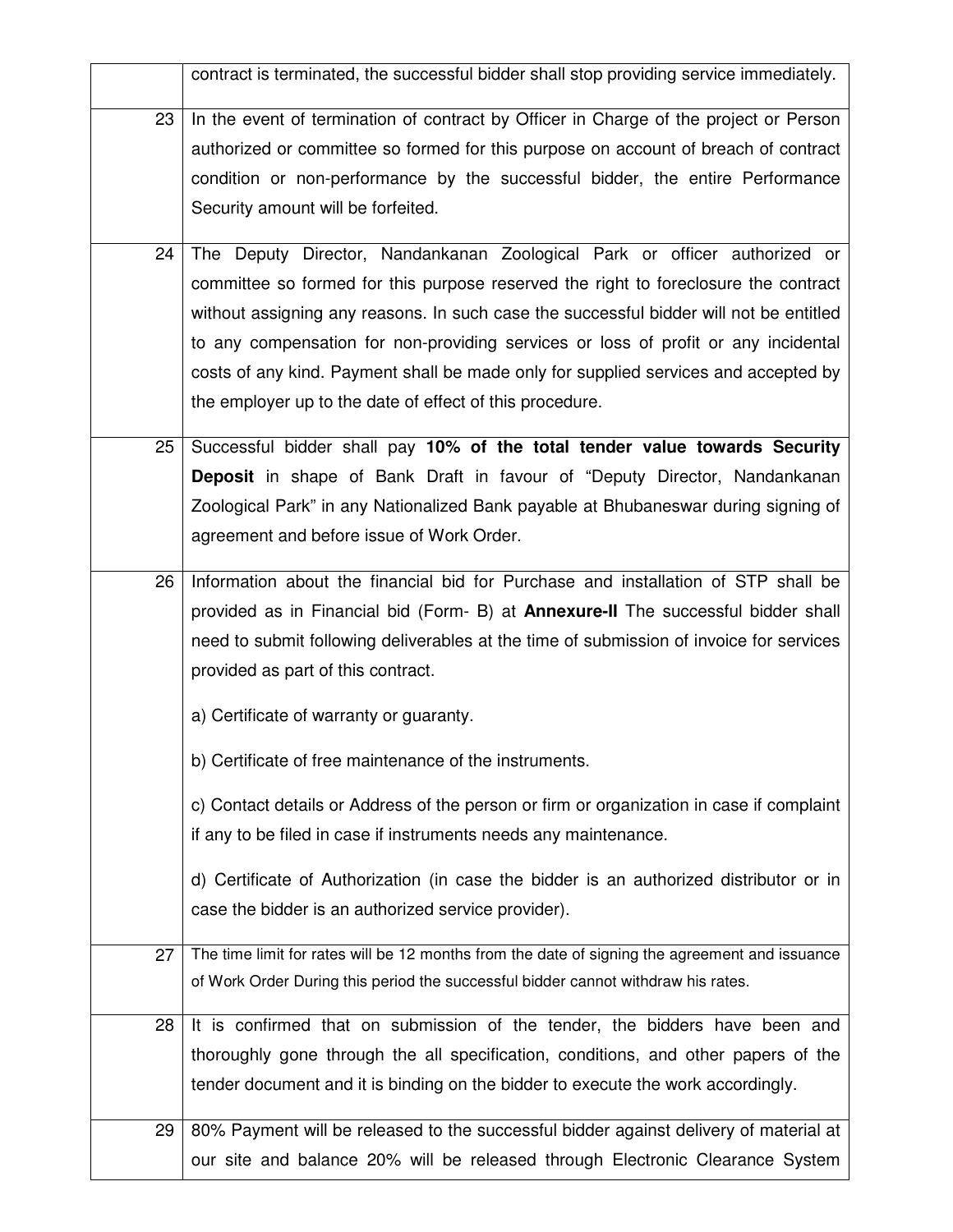|    | within 30 working days after successful installation upon submission of valid invoice   |
|----|-----------------------------------------------------------------------------------------|
|    | in two copies.                                                                          |
| 30 | The Deputy Director, Nandankanan Zoological Park or any officer authorized on his       |
|    | behalf or the committee so formed for this purpose of opening the Financial Bid will    |
|    | issue the specific work order on time to time [single or part of services] for Purchase |
|    | of Sewage Treatment Plant (STP) based on the rates agreed as part of this contract.     |
| 31 | The contract shall be governed as per Indian Law and shall be jurisdiction of Courts    |
|    | in Bhubaneswar.                                                                         |

Deputy Director Nandankanan Zoological Park

# **UNDERTAKING**

|                                                                                       | $S/\sigma$                                                                                                                                                                                                                    |  |                                             |  |  |      |
|---------------------------------------------------------------------------------------|-------------------------------------------------------------------------------------------------------------------------------------------------------------------------------------------------------------------------------|--|---------------------------------------------|--|--|------|
| at                                                                                    | Po.                                                                                                                                                                                                                           |  | Ps                                          |  |  | Dist |
|                                                                                       | Pin: and the same of the same of the same of the same of the same of the same of the same of the same of the same of the same of the same of the same of the same of the same of the same of the same of the same of the same |  | do herby undertake that I have read all the |  |  |      |
| conditions and agrees to it and submitted the tender for purchase of Sewage Treatment |                                                                                                                                                                                                                               |  |                                             |  |  |      |
|                                                                                       | Plant (STP) at Nandankanan Zoological Park.                                                                                                                                                                                   |  |                                             |  |  |      |

 Signature of the tenderer Date: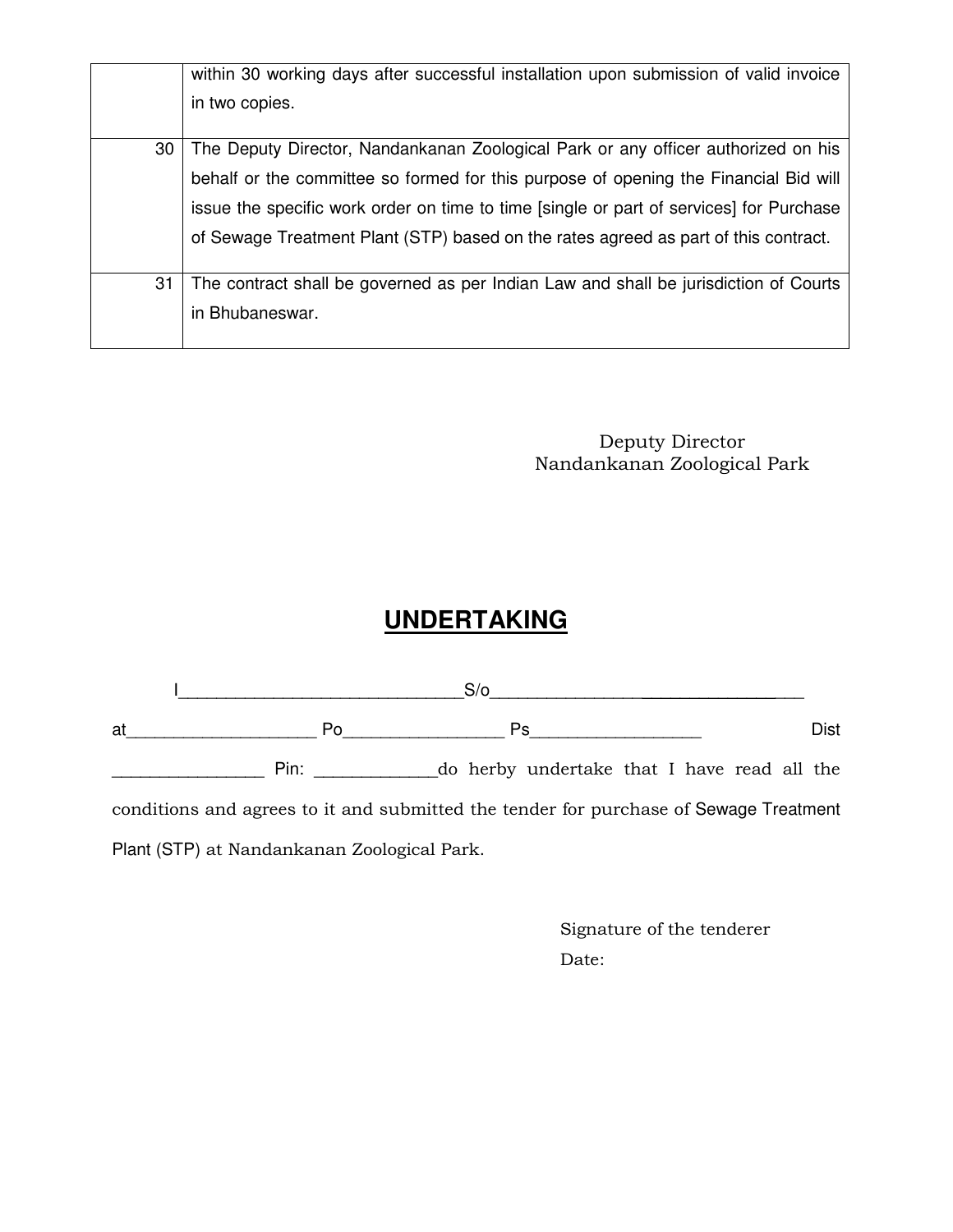### **TECHNICAL SPECIFICATION**

#### **Principle Of Operation For S.T.P.**

The initial characteristics of wastewater normally contains the following parameter.

| <b>PH</b>     | $6 - 8.5$        |
|---------------|------------------|
| <b>T.S.S.</b> | 150-200mg/Lts.   |
| <b>BOD</b>    | 250-300 mg /lts. |
| <b>COD</b>    | 400-600 mg/ Lts. |

The treatment of effluent generated will be done in three steps. Mainly know as Primary, Secondary and Tertiary treatment.

Discharged water should confirm to the following limits:

| PH                     | -                   | $6.5 - 8.5$                                          |
|------------------------|---------------------|------------------------------------------------------|
| T.S.S.                 | $\blacksquare$      | $<$ 20 mg/Lts.                                       |
| <b>BOD</b>             | $\sigma_{\rm{max}}$ | $<$ 20 mg /lts.                                      |
| <b>COD</b>             | $\sim$              | $<$ 50 mg/ Lts.                                      |
| <b>Bio-assay test-</b> |                     | 90% survival of fish after 96 hours in 100% effluent |

These limits are applicable to those establishments which are either connected with sewers without terminal sewage treatment plant or not connected to public sewers, for discharge into public sewers with terminal facilities, the general standards as notified under the Environment (Protection) Act, 1986 shall be applicable.

### **PROCESS DESCRIPTION**

### **WASTEWATER TREATMENT SCHEME**

Following treatment scheme shall be employed for production of quality water for irrigation discharge or recycling.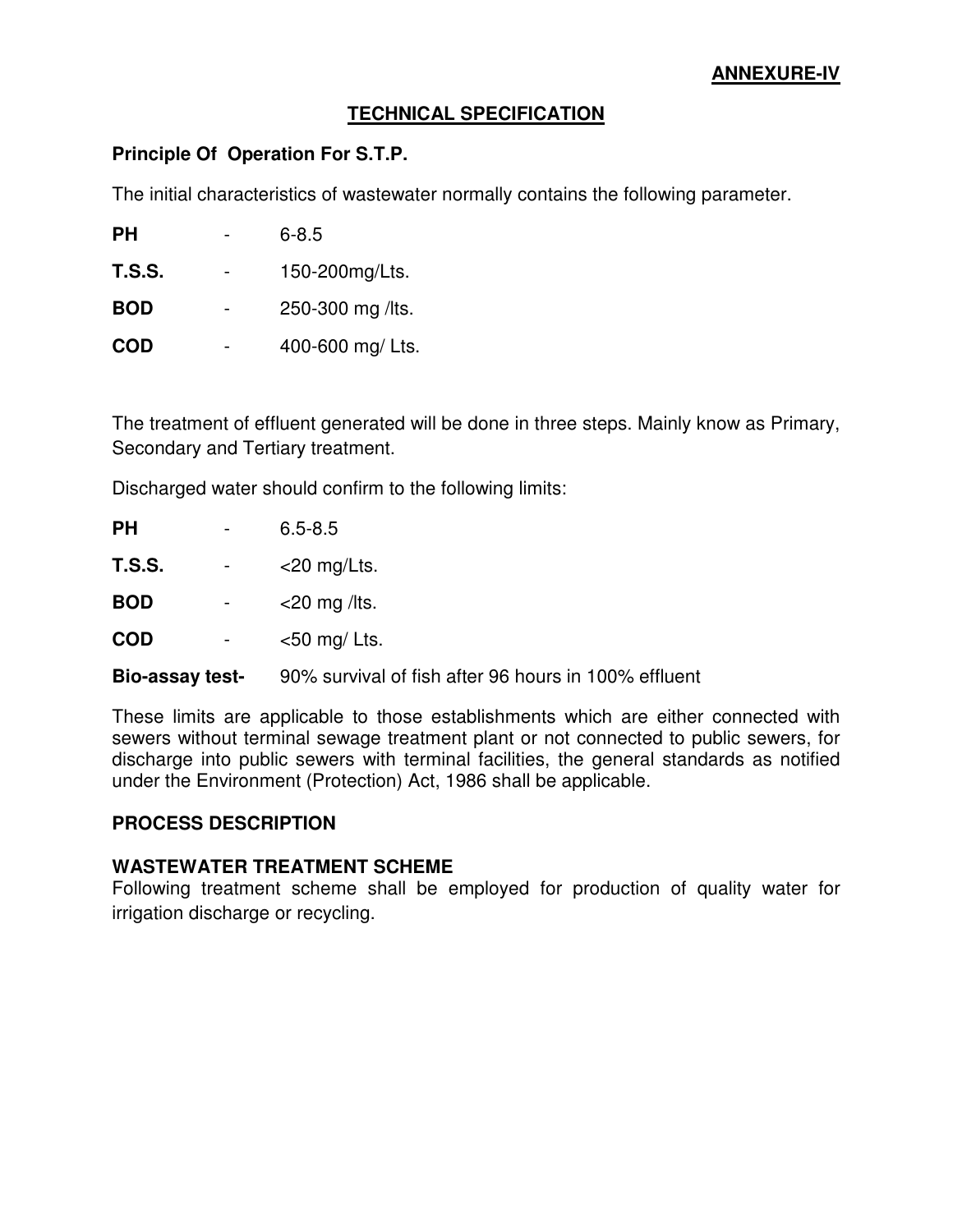# **BRIEF PROCESS DESCRIPTION OF STP**

**COLLECTION CUM EQUALIZATION**: The wastewater shall be collected in a collection cum equalization tank to meet the peak hour's requirement and to get a homogenous mixture. Equalization tank will help in sedimentation of grit in the absence of grit chamber.

# **BIO REACTOR - SEWAGE TREATMENT PLANT**

**AERATION REACTORS**: From Equalization tank water is directed to bioreactors. The treatment occurs in various aerobic chambers provided in the system. The system shale be flexibility of varying the sequence of aerobic chambers depending upon flow rates. In aerobic chambers, thousands of Bio media is fed, upon which the bio mass grow.

**CLARIFIER:** The wastewater from bioreactors will be feed by gravitational force to clarifier so as to settle out the solids. A chemical dosing system will be provided before clarifier to aid in solid settling. The supernatant from the clarifier will be fed to surge tank whereas the sludge will be sent to sludge drying bed. A part of sludge is re-circulated as MLSS to aeration tank.

**MULTI MEDIA FILTER (MMF):** The disinfected water will then be passed through Multimedia filter(s) to reduce suspended load and turbidity, BOD, colours, odour and fine particles. It finally polishes the treated water and also reduces the residual chlorine. The wastewater so treated can be utilized for gardening or for flushing recycling. The backwash from the MMF units will be fed back into the collection tank.

**SLUDGE DISPOSAL:** A proportion of sludge from the clarifier and bioreactor will go into the sludge holding tanks/ Sludge drying beds (SDB)/Filter press. Supernatant from the sludge holding tanks is decanted and returned to collection tank for re-processing. A part of sludge is periodically re-circulated as MLSS to bioreactors.

## **Equipments for Treatment**

In order to achieve the desired parameters as suggested by Pollution Control Board following equipment will be required under primary, secondary and tertiary scheme.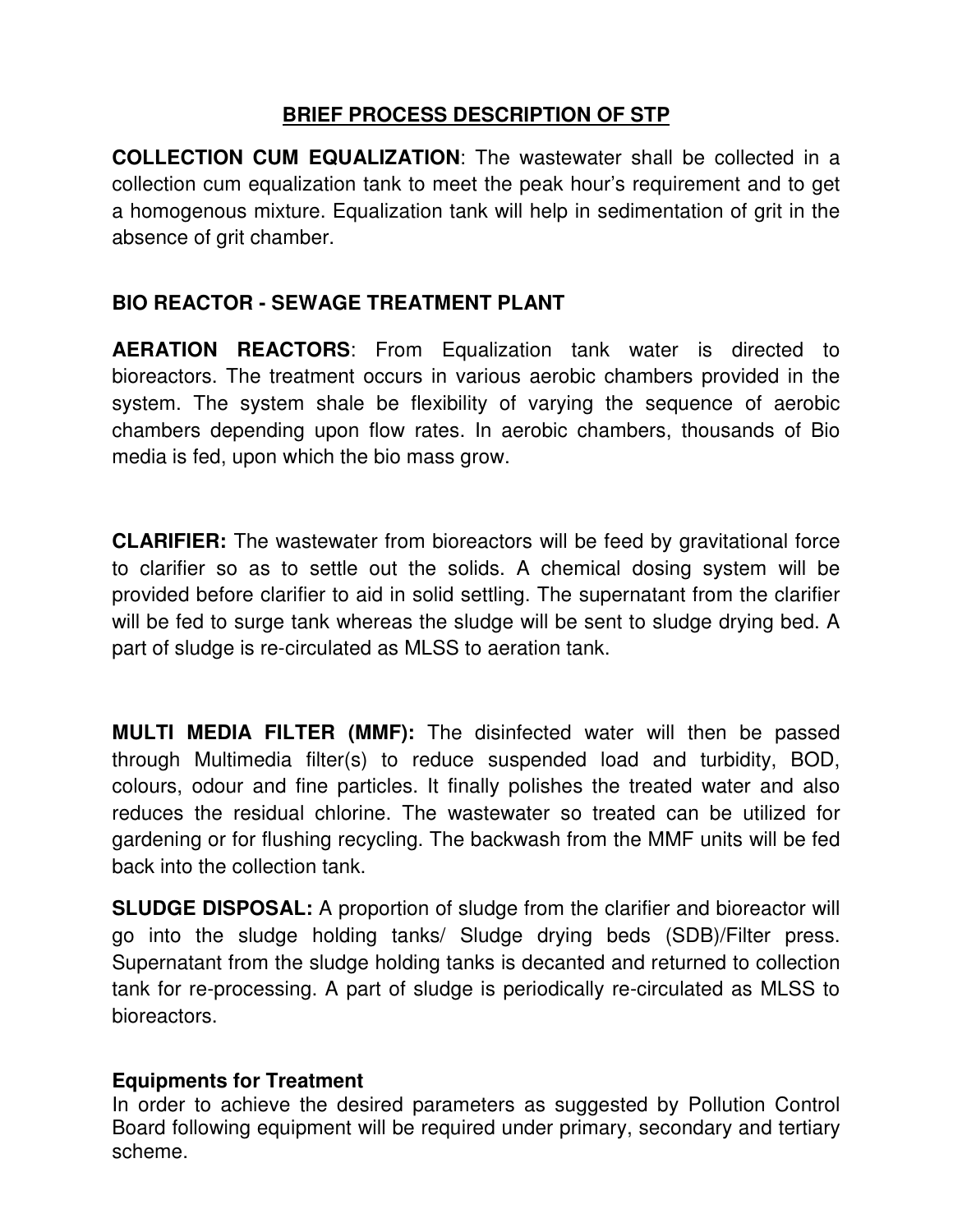## **Annexure-IV A**

## **SPECIFICATION FOR 8 KLD STP BASED ON MBBR TECHNOLOGY**

| S.NO | <b>Details of Equipments</b>                                                                                             | Quantity        |
|------|--------------------------------------------------------------------------------------------------------------------------|-----------------|
| 1.   | S.S Bar Screen (400mmX400mm)                                                                                             | 1 <sub>NO</sub> |
| 2.   | Raw Sewage transfer pumps (Monobloc type)<br>Flow rate-1.5 $m^3$ /hr Head-10mtr<br>Make- Shakti/ KSB/Equi                | $2No(1W+1S)$    |
| 3.   | <b>Air Blowers</b><br>Flow rate- $15m^3/hr$ Pressure-0.3-0.4 kg/cm <sup>2</sup><br>Make- AIRVACC/Usha/Equi               | $2No(1W+1S)$    |
| 4.   | Packaged STP Comprises of Bio Reactor/Tube Settler/Clear<br>Water Tank Treatment Capacity - 8KLD<br>Make- Navyug udyog   | 1UNIT           |
| 5.   | <b>BIO-MEDIA for Reactors</b><br>Make-DFP/UT/Equi                                                                        | 1 Lot           |
| 6.   | Tube Deck Media for Solid separation<br>Make-DFP/UT/Equi                                                                 | 1 Lot           |
| 7.   | <b>Chlorine Dosing System</b><br>Capacity- 0-6 LPH Tank Capacity-50ltr<br>Make- U-dose/M-dose                            | 1 No            |
| 8.   | <b>Filter Feed Pump</b><br>Flow rate-2m <sup>3</sup> /hr @25mtr head<br>Make-Shakti/KSB/Equi                             | $2NO(1W+1S)$    |
| 9.   | <b>Pressure Sand Filter</b><br>Capacity- 2m <sup>3</sup> /hr, Dia-325mm, Height-1350mm MOC-FRP<br>Make- Ons/Advin/Equi   | 1 <sub>NO</sub> |
| 10.  | <b>Activated Carbon Filter</b><br>Capacity-2m <sup>3</sup> /hr, Dia-325mm, Height-1350mm MOC-FRP<br>Make- Ons/Advin/Equi | 1 <sub>NO</sub> |
| 11.  | Sludge transfer Pump<br>Flow rate-2 $m^3$ /hr @10mtr head<br>Make-Shakti/KSB/Equi                                        | 1 No            |
| 12.  | <b>Treated Water Pump</b><br>Flow rate-2 $m^3$ /hr @25mtr head<br>Make-Shakti/KSB/Equi                                   | 1 No            |
| 13.  | Filter Press 11+1plates, Slide & open type<br>Plate size-350x350mm, Max Temp-80 <sup>0</sup> c                           | 1 <sub>NO</sub> |
| 14.  | <b>Electrical Control Panel</b><br>Suitable for 415v 50Hz, DOL starters, Cabling as per is<br>standards.                 | 1NO.            |
| 15.  | Pipes, valves & Fittings MOC- CPVC/PVC<br>Make- Water flow/ Supreme/Equi                                                 | 1Lot.           |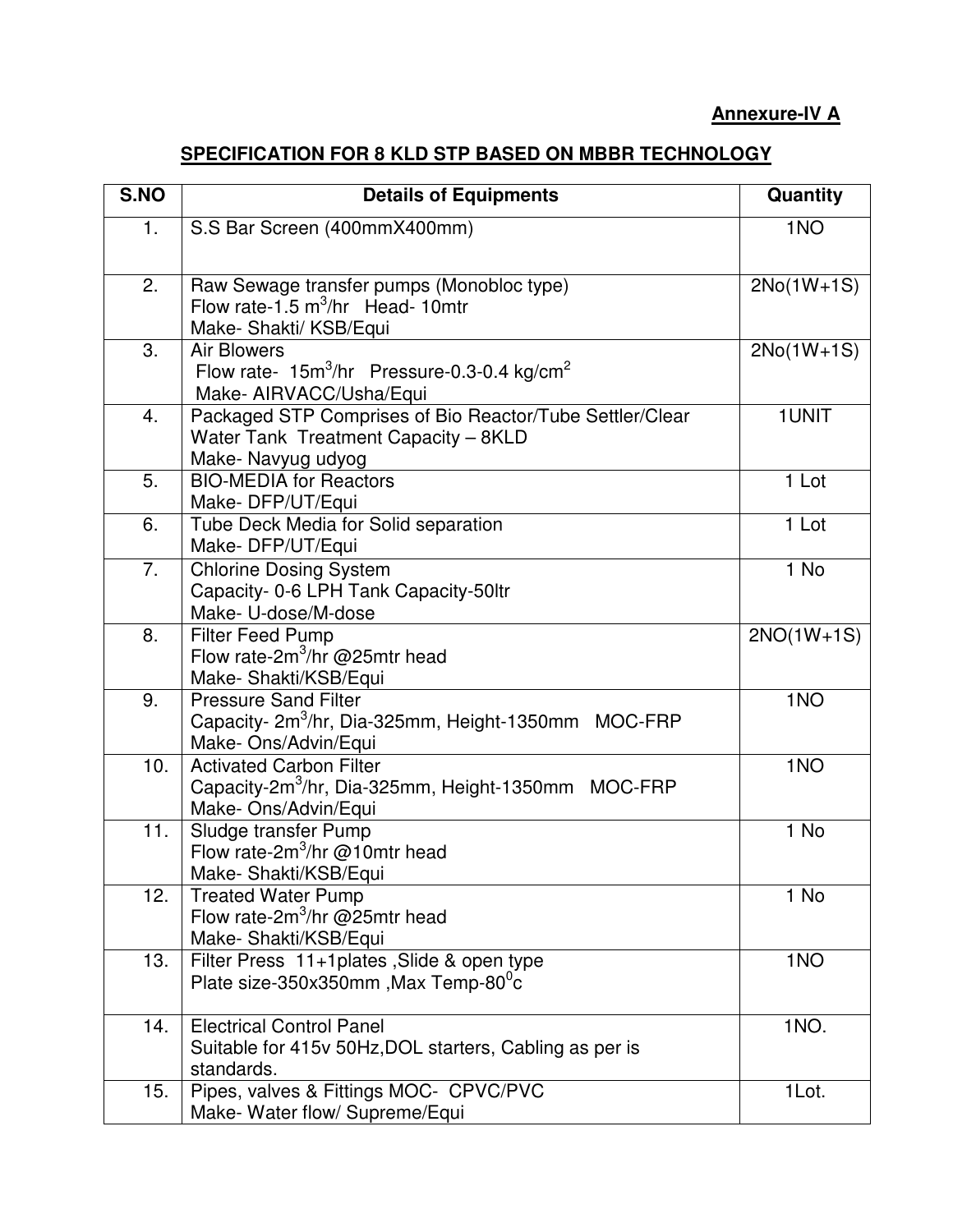## **Annexure- IV B**

## **SPECIFICATION FOR 10 KLD STP BASED ON MBBR TECHNOLOGY**

| S.NO | <b>Details of Equipments</b>                                                                                             | Quantity        |
|------|--------------------------------------------------------------------------------------------------------------------------|-----------------|
| 1.   | S.S Bar Screen (500mmX500mm)                                                                                             | 1 <sub>NO</sub> |
| 2.   | Raw Sewage transfer pumps (Monobloc type)<br>Flow rate-1.2 $m^3$ /hr Head-10mtr<br>Make- Shakti/ KSB/Equi                | $2No(1W+1S)$    |
| 3.   | <b>Air Blowers</b><br>Flow rate- $15m^3/hr$ Pressure-0.3-0.4 kg/cm <sup>2</sup><br>Make- Airvacc/Astra/Equi              | $2No(1W+1S)$    |
| 4.   | Packaged STP Comprises of Bio Reactor/Tube Settler/Clear<br>Water Tank Treatment Capacity - 10KLD<br>Make- Navyug udyog  | 1UNIT           |
| 5.   | <b>BIO-MEDIA for Reactors</b><br>Make-DFP/UT/Equi                                                                        | 1 Lot           |
| 6.   | Tube Deck Media for Solid separation<br>Make-DFP/UT/Equi                                                                 | 1 Lot           |
| 7.   | <b>Chlorine Dosing System</b><br>Capacity- 0-6 LPH Tank Capacity-50ltr<br>Make- U-dose/M-dose                            | 1 No            |
| 8.   | <b>Filter Feed Pump</b><br>Flow rate-2 $m^3$ /hr @25mtr head<br>Make-Shakti/Lubi/Equi                                    | $2NO(1W+1S)$    |
| 9.   | <b>Pressure Sand Filter</b><br>Capacity- 2m <sup>3</sup> /hr, Dia-350mm, Height-1625mm MOC-FRP<br>Make- Ons/Advin/Equi   | 1 <sub>NO</sub> |
| 10.  | <b>Activated Carbon Filter</b><br>Capacity-2m <sup>3</sup> /hr, Dia-350mm, Height-1625mm MOC-FRP<br>Make- Ons/Advin/Equi | 1 <sub>NO</sub> |
| 11.  | Sludge transfer Pump<br>Flow rate-2 $m^3$ /hr @10mtr head<br>Make- Shakti/KSB/Equi                                       | 1 No            |
| 12.  | <b>Treated Water Pump</b><br>Flow rate-2 $m^3$ /hr @25mtr head<br>Make-Shakti/KSB/Equi                                   | 1 No            |
| 13.  | Filter Press 11+1plates, Slide & open type<br>Plate size-350x350mm, Max Temp-80 <sup>0</sup> c                           | 1 <sub>NO</sub> |
| 14.  | <b>Electrical Control Panel</b><br>Suitable for 415v 50Hz, DOL starters, Cabling as per is<br>standards.                 | 1NO.            |
| 15.  | Pipes, valves & Fittings MOC- CPVC/PVC<br>Make- Water flow/ Supreme/Equi                                                 | 1Lot.           |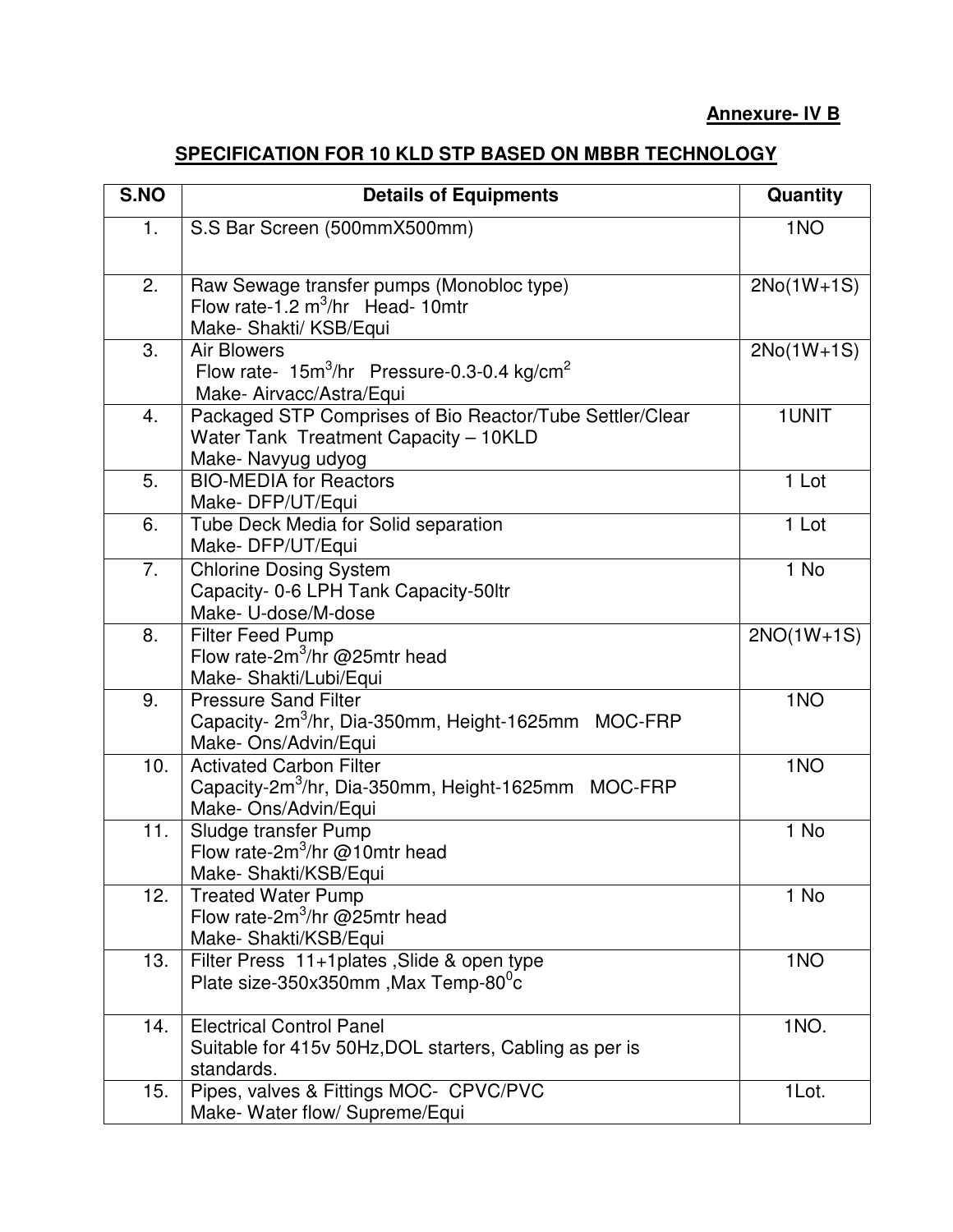# **SPECIFICATION FOR 12 KLD STP BASED ON MBBR TECHNOLOGY**

| S.NO            | <b>Details of Equipments</b>                                                                                            | Quantity        |
|-----------------|-------------------------------------------------------------------------------------------------------------------------|-----------------|
| 01              | S.S Bar Screen (500mmx500mm)                                                                                            | 1 <sub>NO</sub> |
| 02              | Raw Sewage transfer pumps (Monobloc type)<br>Flow rate-1.5 m3/hr Head-10mtr<br>Make-Kirloskar/Lubi/KSB                  | $2No(1W+1S)$    |
| 03              | <b>Air Blowers</b><br>Flow rate- 20m3/hr Pressure-0.3-0.4 kg/cm2<br>Make-A1/Blowacc/Akash                               | $2No(1W+1S)$    |
| 04              | Packaged STP Comprises of Bio Reactor/Tube Settler/Clear<br>Water Tank Treatment Capacity - 12KLD<br>MOC-MSFRP          | 1UNIT           |
| 05              | <b>BIO-MEDIA for Reactors</b><br>Make- MM Aqua/W2P/Equivalent                                                           | 1 Lot           |
| 06              | Tube Deck Media for Solid separation<br>Make- MM Aqua/W2P/Equivalent                                                    | 1 Lot           |
| 07 <sup>1</sup> | <b>Chlorine Dosing System</b><br>Capacity- 0-6 LPH Tank Capacity-50ltr<br>Make- E-dose/M-dose//Equivalent               | 1 No            |
| 08              | <b>Filter Feed Pump</b><br>Flow rate-2m3/hr @25mtr head<br>Make-Kirloskar/Lubi//Equivalent                              | $2NO(1W+1S)$    |
| 09              | <b>Pressure Sand Filter</b><br>Capacity- 2m3/hr, Dia-400mm, Height-1625mm<br>MOC-FRP<br>Make- Pentair/Advin//Equivalent | 1 <sub>NO</sub> |
| 10 <sup>1</sup> | <b>Activated Carbon Filter</b><br>Capacity-2m3/hr, Dia-400mm, Height-1625mm MOC-FRP<br>Make- Pentair/Advin//Equivalent  | 1 <sub>NO</sub> |
| 11              | Sludge transfer Pump<br>Flow rate-2m3/hr @10mtr head<br>Make- Kirloskar/Lubi/ Equivalent                                | 1 No            |
| 12 <sub>2</sub> | <b>Treated Water Pump</b><br>Flow rate-2m3/hr @25mtr head<br>Make-Kirloskar/Lubi/ Equivalent                            | 1 No            |
| 13              | Filter Press 11+1plates, Slide & open type<br>Plate size-350x350mm, Max Temp-800c<br>Make-W2P/DFP/ Equivalent           | 1 <sub>NO</sub> |
| 14              | <b>Electrical Control Panel</b><br>Suitable for 415v 50Hz, DOL starters, Cabling as per is<br>standards.                | 1NO.            |
| 15              | Pipes, valves & Fittings MOC- CPVC/PVC<br>Make- Astral/Supreme/Equivalent                                               | 1Lot.           |
| 16              | Treated Water Tank (1000ltr)                                                                                            | 1No             |